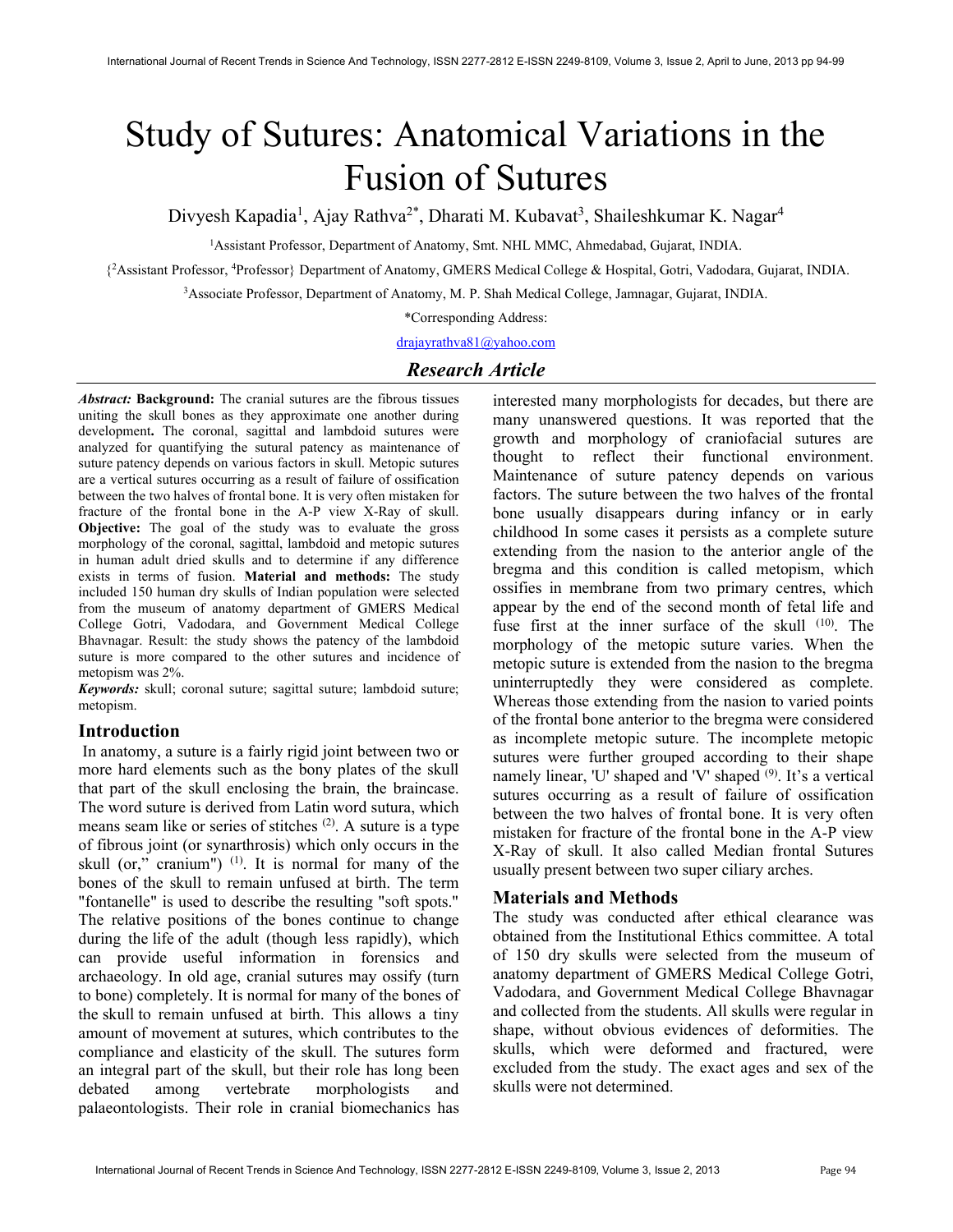The coronal, sagittal and lambdoid sutures were analyzed using the modified grading scale for quantifying the sutural patency. An open suture was graded as 0, a fused suture as 1 and an obliterated suture as 2, 3 or 4, depending on the extent of obliteration  $(6)$  (Table-1). When the metopic suture is extended from the nasion to the bregma uninterruptedly they were considered as complete (figure-6), whereas those extending from the nasion to varied points of the frontal bone anterior to the bregma were considered as incomplete metopic suture. The incomplete metopic sutures were further grouped according to their shape namely linear (figure-7), 'U' shaped (figure-8) and 'V' shaped (figure-9). Those with single and shallower suture were considered as linear, double linear sutures originating from fronto nasal suture and resembling like 'U' were considered as 'U' shaped and those with bifurcation are considered as 'V' shaped $(26)$ .

#### Statistical Analysis

Each measurement was performed for three times and averaged them. The data obtained were tabulated and analyzed through descriptive statistics. The incidence of The coronal, sagittal land lambdoid sutures were analyzed using the modified grading scale for quantifying the sutural patency and each type of metopic suture were noted in percentages and compared with other studies. Epi info 7.0.8.0 Atlanta USA software was used for data analysis.

# Result

In the present study the grade 0 suture morphology was observed 2% in sagittal and 6% in lambdoid suture. In coronal suture, the grade 1 suture was observed in 4%, grade 2 in 50%, grade 3 in 26% and grade 4 in 20% of the cases. The sagittal sutures had grade 1 in 2%, grade 2 in 30%, grade 3 in 40% and grade 4 in 26% of the cases. In contrast, the lambdoid suture showed 10%, grade 1, 48%, grade 2, 30%, grade 3 and 6%, grade 4 sutures (Table-2). Morphology of patency were seen in lambdoid suture in grade 0 and grade 1, coronal suture in grade 2, sagittal suture in grade 3 and grade 4.On applying the chi-square test to know the association it found to be significant(chi  $square=17.30, p<0.05$ ).

Out of 150 skulls only 3 skulls have complete (2%) and 35 skulls have incomplete (23.33%) metopic suture. Three different types of incomplete sutures namely linear, 'U' shaped, 'V' shaped, were identified. Among the incomplete metopic sutures, the incidence of linear incomplete metopic suture was 20/150 (13.33%), 'U' shaped incomplete metopic suture was 10/150 (6%) and 'V' shaped incomplete suture was 5/150(3.33%) (Table-3). In the present study, metopism was found in three skulls (2.0 %), which similar to the study done by Woo.

et al. In the present study variation were seen in incomplete type of metopic suture. Compared with the other studies we had found out 'U' shaped 6.66% and higher frequency of 'V' shaped 3.33% (Table-5).

## **Discussion**

Maintenance of suture patency depends on various factors, which include tissue interactions, mechanical influences and biochemical signaling (11). The sutures do not play a substantial role in reducing the total strain within the skull, but probably act in various combinations to allow the skull to respond to different loading conditions by distributing the strain around the skull (8). In contrast, much remains to be understood regarding the tissue interactions and maintenance of suture patency <sup>(12)</sup>. The morphology of the skull is influenced by genetic and environmental factors. The muscle function is believed to affect the bone shape and size  $(13)$ . It was also reported that, there is a large range of variations in human skull morphology, which is often multifactorial <sup>(14)</sup>. Although intrinsic factors may have an influence, extrinsic or environmental factors such as tensile forces, a growing brain and active muscle demands, are more likely to affect the characteristics of sutures  $(2, 6)$ . Determining the presence of morphologic differences among the coronal, sagittal and lambdoid sutures can provide additional details of the cranium. The more complex the interdigitations or the longer a suture remains patent, the greater the force on that particular suture <sup>(6)</sup>. Previous work has shown that some cranial sutures experience large strains during mastication (7). Gratiolet observed that ectocranial suture closure progressed sequentially: sagittal, lambdoid, and then coronal. Parsons and Box suggested that less serrated (simple) sutures closed before all other sutures, and that there were no differences in closure periods for the left or right side of the skull  $(15)$ . They proposed that the lambdoid was the last of the vault sutures to reach complete closure .Patency or obliteration of sutures can be attributed to the presence or lack of physical forces acting on the skull. The stress exhibited by muscle pull is one of several external factors that are believed to impose changes on the sutures  $(2, 3)$ . The muscles and ligaments that have attachment to the occipital bone and those confer mobility to the cervical spine can cause stress on the lambdoid suture and may be the reason for increased patency of the sagittal suture  $(6, 6)$ 3).In the present study 2% incidence of the patency of the sagittal suture and 6% incidence of patency of the lambdoid suture detected .This concept is known as myofascial continuity, where origins of muscles, which begin in one location, cross the joints to reach distant regions for insertion and exert their actions on those areas (4). It is obvious that more muscles affect the occipital bone than the frontal and parietal bones. The occipital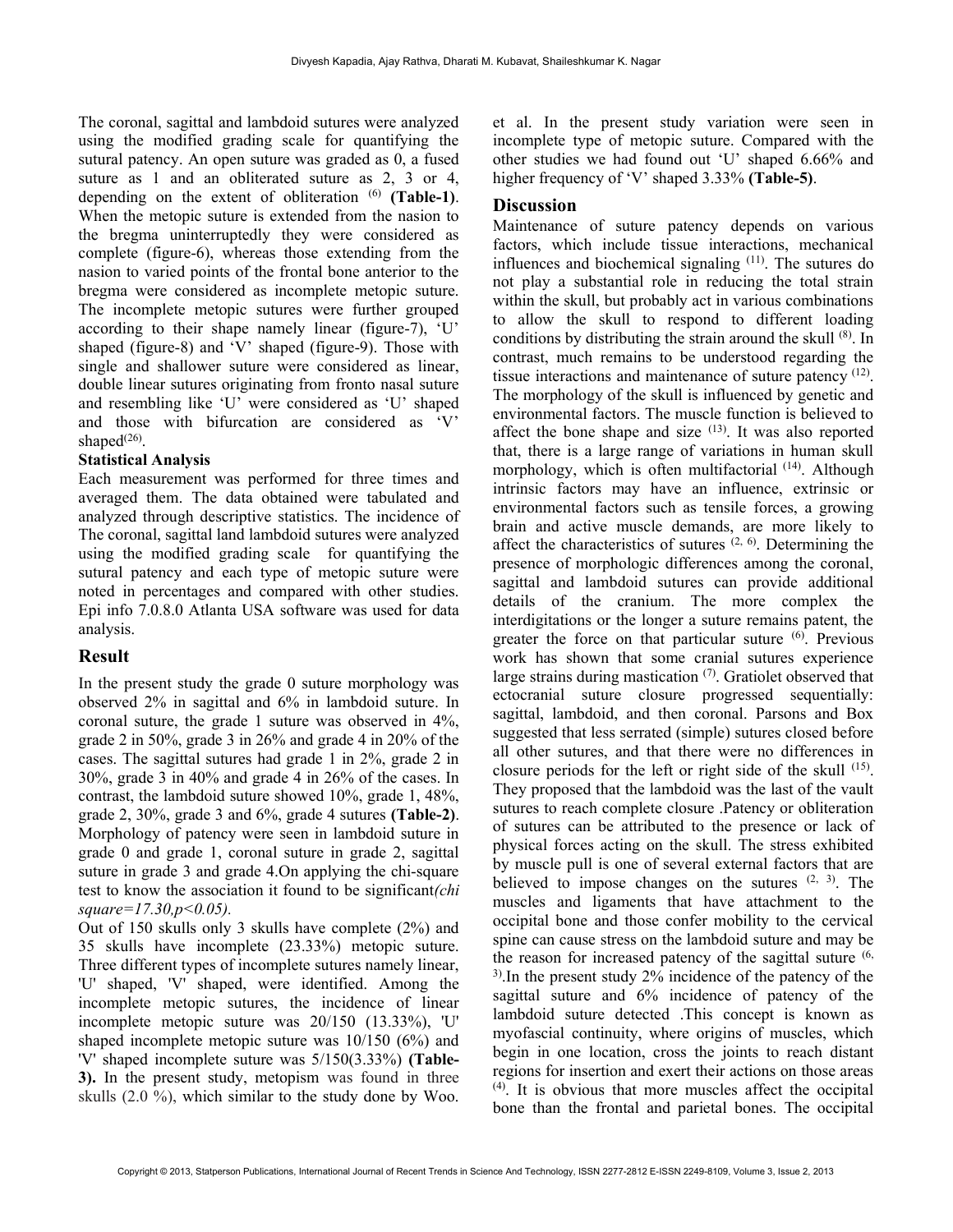bone is affected by muscles like obliquus capitis superior, rectus capitis posterior major and minor, rectus capitis anterior and lateralis, semispinalis capitis, splenius capitis, longissimus capitis, occipitalis and sternocleidomastoid <sup>(5)</sup>. The ligamentum nuchae can also be a source of force on the occiput since it inserts on the external occipital protuberance. It also forms aponeurotic attachments to the trapezius, rhomboideus minor, splenius capitis and serratus posterior (5). The concept of external forces maintaining suture patency and complexity can be supported by the morphologic characteristics of facial sutures, which are more serrated and interdigitated than the cranial sutures and remain patent for longer time <sup>(3)</sup>. This is presumed to correlate with facial muscles necessary for speaking, mastication and facial expression. Relative to the lambdoid suture, the coronal and sagittal sutures are affected by far fewer associated muscular attachments like frontalis, temporalis and occipitalis (6) . The smaller amount of forces exerted on the coronal and sagittal sutures may explain their tendency to be more obliterated than the lambdoid suture. The knowledge of suture patency of the cranial bones may have clinical implications in the field of biomedical science and osteopathic medicine. The muscles of the cervical and thoracic spine that attach to the occiput can increase the strain, making the occipital region vital to examine. The joints and muscles will need treatments accordingly that are interrelated  $(6)$ . In addition, the presence of strains in the occipital region and subocciput are vital in the clinical diagnosis and therapeutics as they are related to the autonomic nervous system. For example, compression of the vagus nerve while passing through the jugular foramen, joint involvements likes atlanto-occipital and atlanto-axial dysfunctions can affect the autonomic function (16). In the present study, the guidelines of Sabini RC and Elkowitz DE<sup>(6)</sup> was followed and we observed that the lambdoid suture was more likely to be patent compared with the other sutures. This is similar to the observations of Sabini and Elkowitz (6) and our observations confirm their findings.Sabini RC and Elkowitz DE opined that, how exactly the forces and stresses act on the sutures and how the resultant suture structure may correlate with structure and function of individuals, may require further investigation. Keeping view of these facts, we may conclude that the external factors, such as muscle may contribute to the maintenance of the sutural patency. The greater number of muscles acting on the lambdoid suture might be considered as the cause. We believe that, this study might be of help to the researchers who are interested in biomedical sciences and osteopathic manipulative medicine. Variations of the metopic sutures have been mentioned by various workers with some agreement over dates of closure, or

persistence, whether partial or complete. Incidence of metopic suture varies in different races. Metopic suture can be due to various causes such as abnormal growth of cranial bones, growth interruption, heredity, sexual, hormonal influence, atavism, cranial malformations, and hydrocephalus (17). Keith (1948) mentioned that the metopic suture disappears at the end of the first year, or in the beginning of the second year of life  $(18)$ , but Piersol (1916) had claimed that it may close by the end of the fourth year, with a faint trace persisting at the lower end  $(19)$ . According to Romanes (1972), the metopic suture is present at birth but is normally closed by the fifth or sixth year, only traces of it being left above and below <sup>(20)</sup>. Metopism may be present till the age of six years (Torgerson, 1951) and also in old age even after the other sutures have disappeared (Piersol, 1916)<sup>(21)</sup>. Warwick & Williams (1980) state that the two halves of the frontal bone begin to unite in the second year, and that the suture is usually obliterated by the eighth year, but, in a percentage of cases which show some racial variations, the two halves of the frontal bone remain separate, and the metopic suture persists<sup>(22)</sup>. Hamilton (1976) has stated that the metopic suture is always present at birth but disappears by the seventh year<sup> $(23)$ </sup>, While Basmajian (1975) claims that the frontal bone is in two halves; at birth these fuse about the second year but in some skulls they remain separate, i.e. the inter frontal or metopic suture persists <sup>(24)</sup>. When a complete metopic suture separating the two halves is present, the condition is termed metopism, which is said to occur more frequently in higher races, and has no definite relation to brachycephaly (Bryce,  $1915$ <sup>(9)</sup>. Wood Jones (1953) was of the opinion that when the metopic suture persists it has very definite characteristics. It is a typical dentate suture (25). The edges of the two bones are finely serrated from the nasion to a point about 2 cm anterior to the coronal suture, where its closure becomes more simple and direct. This simple posterior part is the pars bregmatica and the area included within the anterior fontanelle. The posterior end of the suture does not meet the sagittal suture and may miss it by an interval as great as 15 mm. In the same way, the anterior end of the suture fails to meet the suture between two nasal bones. It is commonly said that, even in the adult, some traces of the suture persist at the nasion. In the case of a true persistent metopic suture, the part immediately above the nasion is normally linear and simple, the so-called persistent lower remnant of the otherwise obliterated suture is highly complex and marked by wide side-to-side excursions.

### Conclusion

The prolonged patency of the lambdoid suture may be due to external forces acting on it. The greater number of muscles acting on the lambdoid suture compared to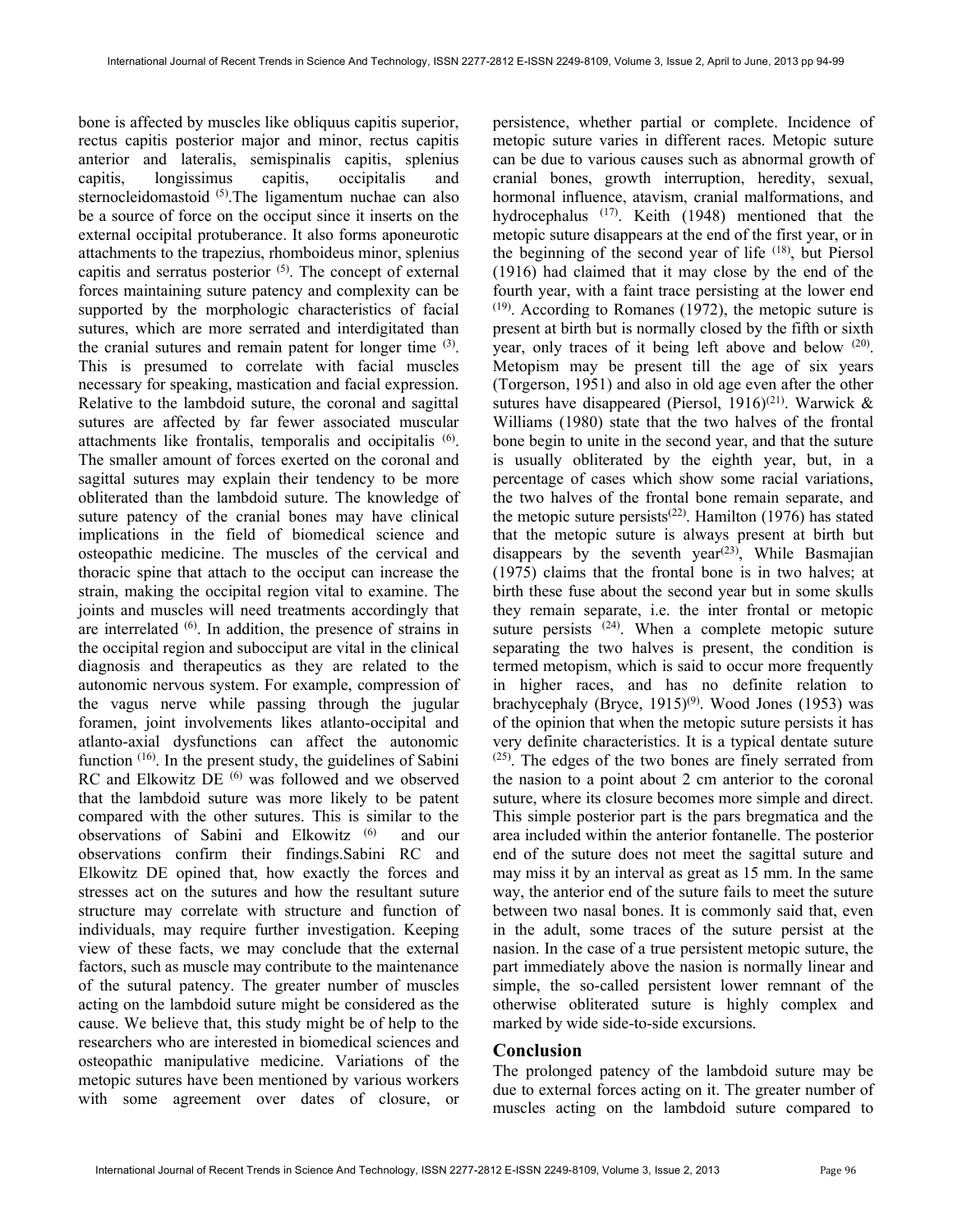coronal and sagittal sutures may be considered as the cause. Metopism is due to abnormal growth of cranial bones, growth interruption, heredity, sexual, hormonal influence, atavism, cranial malformations, and hydrocephalus. The findings are also enlightening to the neuroscientists, morphologists, anthropologists and

#### References

- 1. Persson M, Magnusson BC, Thilander B, Sutural closure in rabbit and man: a morphological and histochemical study, J Anat, 1978, 125(Pt 2):313–321.
- 2. Opperman LA, Cranial sutures as intramembranous bone growth sites, Dev Dyn, 2000, 219(4):472–485.
- 3. Saito K, Shimizu Y, Ooya K, Age-related morphological Changes in squamous and parietomastoid sutures of human cranium, Cells Tissues Organs, 2002, 170(4):266– 273.
- 4. 4Jacobs AW, Falls WM. Anatomy. In: Ward RC (Ed), Foundations for Osteopathic Medicine, 2nd edition, Lippincott Williams & Wilkins, Baltimore, 2003, 44–62.
- 5. 5. Dean NA, Mitchell BS, Anatomic relation between the nuchal Ligament (ligamentum nuchae) and the spinal dura mater in the craniocervical region, Clin Anat, 2002, 15(3):182–185.
- 6. Sabini RC, Elkowitz DE, Significance of differences in Patency among cranial sutures, J Am Osteopath Assoc, 2006, 106(10):600–604.
- 7. Herring SW, Mucci RJ, In vivo strain in cranial sutures: the Zygomatic arch, J Morphol, 1991, 207(3):225–239.
- 8. Moazen M, Curtis N, O'Higgins P, Jones MEH, Evans SE, Fagan MJ, Assessment of the role of sutures in a lizard Skull: a computer modelling study, Proc Biol Sci, 2009, 276(1654):39–46.
- 9. Bryce, T.H. (1915). Osteology and Arthrology. In Quain's Elements of Anatomy, 11th ed., vol. 4, pt. I, p. 177. London: Longmans Green.
- 10. Manzanares, M. C.; Goret-nicaise, M. & Dhen, A. Metopic sutural closer in the human skull. J. Anat., 161:203-15, 1988.
- 11. Rawlins JT, Fernandez CR, Cozby ME, Opperman LA, Timing of Egf treatment differentially affects Tgf-beta2 induced cranial suture closure, Exp Biol Med (Maywood), 2008, 233(12):1518–1526.
- 12. Slater BJ, Lenton KA, James A, Longaker MT, ex vivo model of cranial suture morphogenesis and fate, Cells Tissues Organs, 2009, 190(6):336–346.

#### Tables and Figures

clinician. For a more accurate and better assessment of suture closure various other modalities like radiology (Xray, CT-scan, MRI), histology may have to be combined with the present osteological study.

- 13. Vecchione L, Byron C, Cooper GM, Barbano T, Hamrick MW, Sciote JJ, Mooney MP, Craniofacial morphology in myostatin deficient mice, J Dent Res, 2007, 86(11):1068– 1072.
- 14. Rafferty KL, Herring SW, Craniofacial sutures: morphology, growth, and in vivo masticatory strains, J Morphol, 1999 242(2):167–179.
- 15. Todd TW, Lyon DW Jr, Endocranial suture closure. Its progress and age relationship. Part I. – Adult males of white Stock, Am J Phys Anthropol, 1924, 7(3):325–384.
- 16. Kappler RE, Ramey KA, Head: diagnosis and treatment. In: Ward RC (Ed), Foundations for Osteopathic Medicine, Lippincott Williams & Wilkins, Baltimore, 2003, 660–683.
- 17. Del Sol, M.; Binvignat, O.; Bolini, P. D. A. & Prates, J. C. Metopic mono individual Brasileira. Rev. Paul. Med., 107(2):105-7, 1989.
- 18. Keith, A. (1948). Human Embryology and Morphology, 6th ed. London: Edward Arnold.
- 19. Piersol, G. A. (1916). Human Anatomy, 5th ed. Philadelphia: Lippincott.
- 20. Romanes, G. J. (1972). Cunningham's Textbook of Anatomy, 11th ed., p. 133. London: Oxford University Press.
- 21. Torgerson, J. (1951). Developmental, genetic and evolutionary meaning of metopic suture. American Journal of Physical Anthropology 9, 193-210.
- 22. Warwick, R. & Williams, P. L. (1980). Gray's Anatomy, 36th ed., p. 334. London: Longmans.
- 23. Hamilton, W. J. (1976). Textbook of Human Anatomy, 2nd ed., p. 60. London: Macmillan & Co.
- 24. Basmajian, J. V. (1975). Grant's Method of Anatomy, 9th ed., pp. 451, 604. New Delhi: S. Chand & Co. Ltd; Baltimore: Williams & Wilkins Co.
- 25. Wood Jones, F. (1953). Buchanan's Manual of Anatomy, 8th ed. London: Pailliere, Tindall.
- 26. Shanta Chandrasekaran, Deepti Shastri,A study of metopic suture in adult south Indian skulls, IJBMS, Oct-2011, vol-1, issue 7.

| <b>Suture</b><br>Grade | <b>Modified grading scale</b><br>of the cranial sutures |
|------------------------|---------------------------------------------------------|
|                        | Open, not fused                                         |
|                        | Fused but not obliterated                               |
| 2                      | Less than 50% obliterated                               |
|                        | $>50\%$ obliterated                                     |
|                        | 100% obliterated                                        |

Table 1: Modified grading scale of cranial sutures <sup>(6)</sup>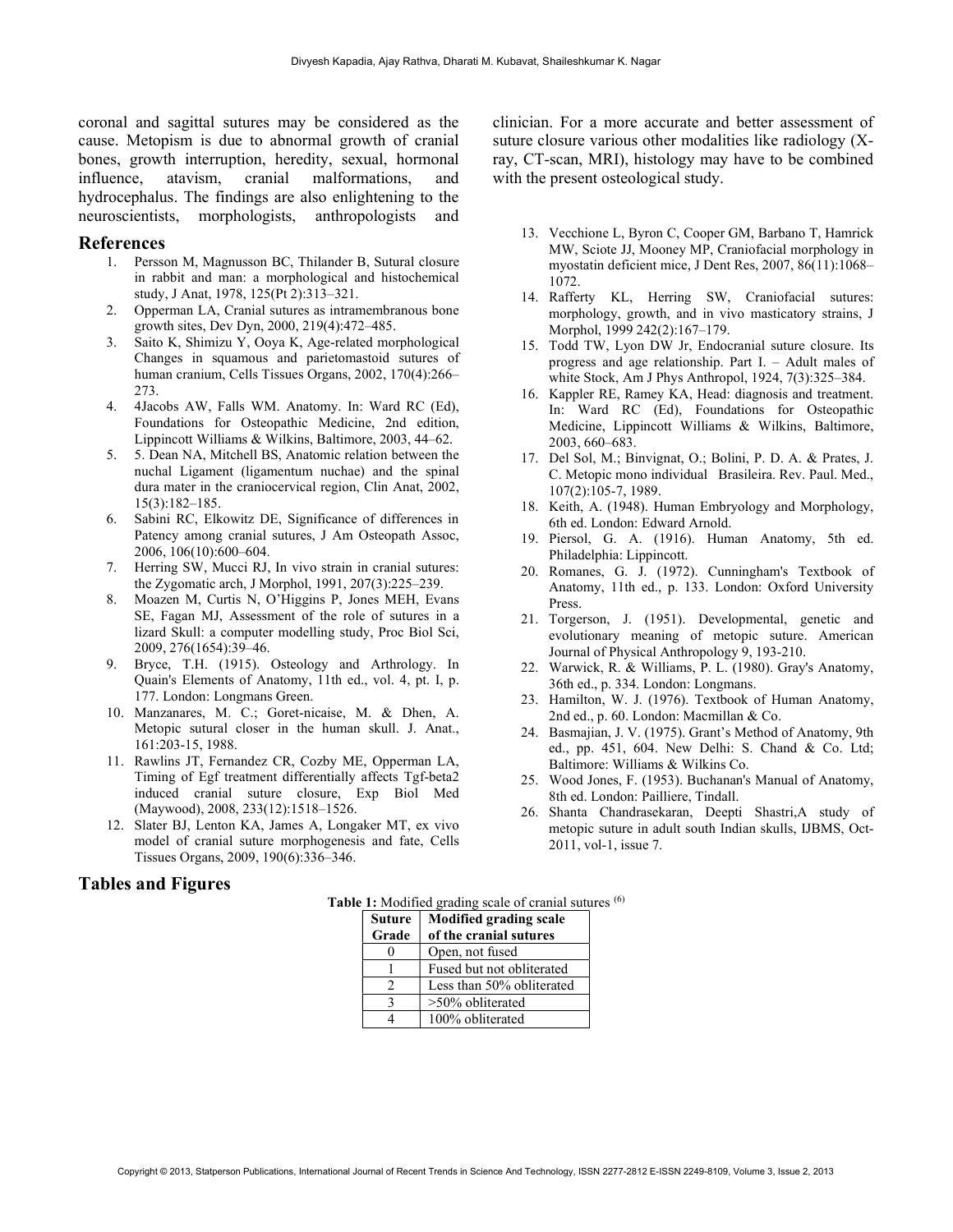| Suture<br>Coronal<br>Grade |          | Lambdoid   |  |
|----------------------------|----------|------------|--|
| $0(0\%)$                   | $1(2\%)$ | 3(6%)      |  |
| 2(4%)                      | $1(2\%)$ | $5(10\%)$  |  |
| $25(50\%)$                 | 15 (30%) | 24 (48%)   |  |
| 13 (26%)                   | 20 (40%) | $15(30\%)$ |  |
| 10 (20%)                   | 13 (26%) | 3(6%)      |  |
|                            |          | Sagittal   |  |

Table 2: Distribution and frequencies of cranial sutures according to patency grade

#### Table 3: Incidence of the metopic suture

| <b>Extent of suture</b> | <b>Number</b> | $\frac{6}{9}$ |
|-------------------------|---------------|---------------|
| Complete                |               | 2%            |
| Incomplete              | 35            | 23.33%        |
| Linear                  | 20            | 13.33%        |
| U shaped                | $\Omega$      | 6.66%         |
| V shaped                |               | 3.33%         |

| Sr. No. | Type of metopic suture | <b>Position</b>      | <b>Outer aspect of skull</b> |
|---------|------------------------|----------------------|------------------------------|
|         | Complete               | Midline              | Present in 3 skull           |
|         | Split Incomplete       | Right to bregma      | Present in 2 skull           |
|         | Split Incomplete       | Left to bregma       | Present in 3 skull           |
|         | Incomplete             | Serrated near nasion | Present in 30 skull          |

Table 4: Incidence of metopism reported by various workers

| Worker                          | Race             | Percentage     |
|---------------------------------|------------------|----------------|
| Jit & Shah. et al., (1948)      | Indian (Punjabi) | 5.00%          |
| Das. et al., (1973)             | Indian (U.P)     | 3.31%          |
| Agarwal. et al., (1979)         | Indian (Kanpur)  | 2.66%          |
| Bryce. et al., (1915)           | European         | 8.70%          |
| Keith. et al., (1948)           | Subject to race  | $3 - 8\%$      |
| Woo. et al., (1949)             | Negroids         | $2.0\%$        |
| Romanes. et al., (1972)         | Europeans        | Up to $8.00\%$ |
| M. L. Ajmani. et al., (1983)    | Nigerians        | 3.40%          |
| S Chandrasekaran et al., (2011) | South India      | $5\%$          |
| In the present study $(2013)$   | India (Gujarat)  | 2.0%           |

Table 5: Comparison of incidence of incomplete metopic suture with other workers

| <b>Extent 7</b><br>shape of<br>suture | Agarwal<br>et. al.<br>(1979) % | Das et al.<br>$(1973)\%$ | MLAjmani<br>et. al.<br>$(1983)$ % | S Chandrasekaran<br><i>et. al.</i> , (2011) | Present<br>study $(2013)$ % |
|---------------------------------------|--------------------------------|--------------------------|-----------------------------------|---------------------------------------------|-----------------------------|
| Incomplete                            | 35.51                          | 17.57                    | 31.57                             | 40                                          | 23.33                       |
| Linear                                | 23.12                          | $\overline{\phantom{a}}$ | 24.27                             |                                             | 13.33                       |
| 'U' shape                             |                                | -                        | -                                 |                                             | 6.66                        |
| 'V' shape                             | 3.25                           | 1.01                     | 0.49                              | 7.5                                         | 3.33                        |



Figure 1: Grade 0







Figure 3: Grade 2